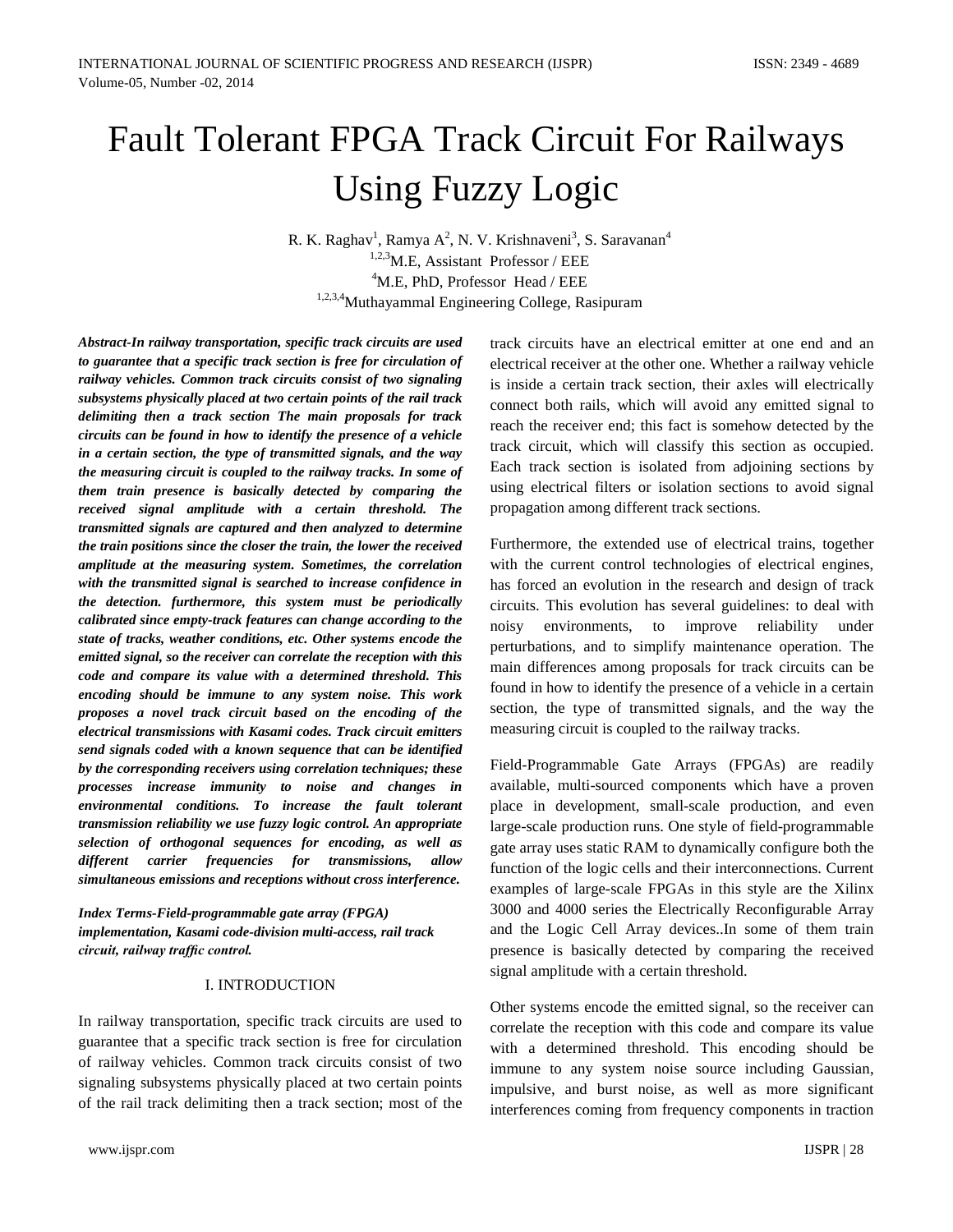return currents. Furthermore, the root mean square (RMS) voltage of signals measured in the track can be analyzed, therefore, if the RMS is high but the correlation value is low, there is an error in the measurement. Some other solutions use sinusoidal tones coupled to tracks with circuits tuned at specific frequencies to discriminate among different emitters and receivers. These are complex methods since the tuning process has to include track parameters, which are often a function of the track state (rails and ballast), weather, and other environmental conditions.

The transmitted signals are captured and then analyzed to determine the trains position since the closer the train, the lower the received amplitude at the measuring system. Sometimes, the correlation with the transmitted signal is searched to increase confidence in the detection. Furthermore, this system must be periodically calibrated since empty-track features can change according to the state of tracks, weather conditions, etc.

## II. RELATED WORK

Intelligent transport systems (ITS)[1] are advanced applications which, without embodying intelligence as such, aim to provide innovative services relating to different modes of transport and traffic management and enable various users to be better informed and make safer, more coordinated, and 'smarter' use of transport networks. in the field of road transport and for interfaces with other modes of transport defines ITS as systems in which information and communication technologies are applied in the field of road transport, including infrastructure, vehicles and users, and in traffic.

Track circuits allow [railway signaling](http://en.wikipedia.org/wiki/Railway_signalling) systems [2] to operate semi-automatically, by displaying signals for trains to slow down or stop in the presence of occupied track ahead of them. They help prevent [dispatchers](http://en.wikipedia.org/wiki/Train_dispatcher) and [operators](http://en.wikipedia.org/wiki/North_American_railway_signaling%23Absolute_or_manual_block) from causing accidents, both by informing them of track occupancy and by preventing signals from displaying unsafe indications. A track circuit typically has power applied to each rail and a [relay](http://en.wikipedia.org/wiki/Relay) coil wired across them. When no train is present, the relay is energized by the current flowing from the power source through the rails. When a train is present, its axles short ([shunt](http://en.wikipedia.org/wiki/Shunt_%28electrical%29)) the rails together; the current to the track relay coil drops, and it is de-energized. Circuits through the relay contacts therefore report whether or not the track is occupied.

Modern track is often [continuously welded](http://en.wikipedia.org/wiki/Continuous_welded_rail), the joints [3] being welded during installation. This offers many benefits to all but the signaling system, which no longer has natural breaks in the rail to form the block sections. The only method to form discrete blocks in this scenario is to use different audio frequencies (AF) in each block section. To prevent the audio signal from one section passing into an adjacent section, pairs of simple [tuned circuit](http://en.wikipedia.org/wiki/Tuned_circuit) are connected across the rails at the section boundary. The tuned circuit often incorporates the circuit to either apply the transmitted signal to the track or recover the received signal from the other end of the section.

The ground to train transmission system (TVM)is a vital factor in railway safety on high speed lines. It is used to continuously transmit signaling information to the driver in the cab. The ground-based part of the system consists of a compensated UM71-type track circuit including a transmitter, a receiver and timing capacitors, whose characteristics may change because of ageing of track maintenance operations.



Fig. 1.Global structure of the proposed track circuit.

This can lead to serious defects and even interrupt the TVM. It is therefore important to detect the defects as early as possible to maintain the system safe and variable. In this paper, we propose a diagnosis method based on a local electrical modeling of the track circuit. The TVM carrier signal is simulated, and the parameters of the local model are optimized so that the simulated signal is as close as possible to the real measured one, recorded by an inspection vehicle. It makes it possible both to detect the track circuit defects, and to estimate their graveness.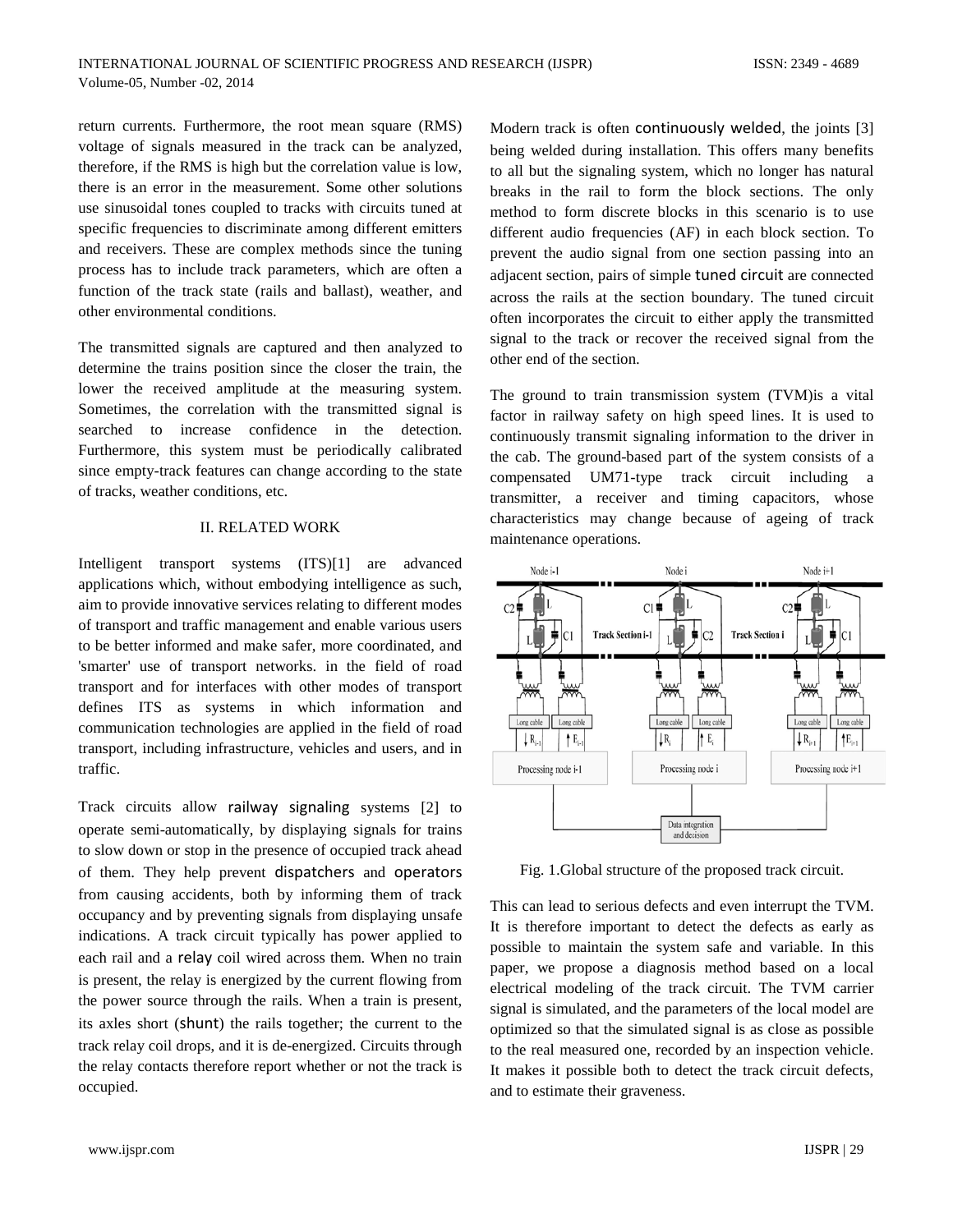## III. PROBLEM DEFINITION

More recently, four U.S. Class one railroads started to work towards a unified, interoperable concept. It will consist of a PTC system providing a monitoring, control, and safety overlay above existing train signaling and control systems. This system will communicate with and monitor trains and high-rail vehicles as they move. It will determine their exact position and speed at any time, using specialized software in fault-tolerant network operations centers to monitor multiple simultaneous train operations. Events including conflicts, loss of separation between trains, operation outside established limits and excessive speed will result inimmediate action to avoid potential accidents. This document provides an outline of how train control and railroad communications systems evolved through the years, from early Morse key telegraph to wireless PTC systems, which have to operate 24/7/365 as mission critical, vital railroad signaling systems. Unlike voice mobile radio, PTC requires seamless radio coverage of tracks. Final PTC requirements are still being defined by the main Class One Railroads.

PTC will include state-of-the-art, mission critical, fault tolerant data networks and digital wireless communications systems. Initially, PTC will be deployed as an overlay on existing train control and signaling systems, including track circuits, blocks and track side equipment. In the future, PTC will support the migration to a moving block concept where more trains can be operated over the same section of track. With PTC monitoring and maintaining train separation for safe operations, it will provide in-cab signals to locomotive engineers, and will not require physical block systems or track side signals.

In analog integrated circuits, the recent trend toward miniaturized circuits has given a decisive boost towards low voltage low-power design, widely used in portable system applications. The most efficient way to reduce power consumption is to decrease both the supply voltage and the Stand-by current. Reducing the supply voltage makes it difficult to implement efficient analog circuits, so novel circuit architectures have to be developed. The values of the current sources inside the amplifiers are the main cause of quiescent power dissipation. Adaptive biasing techniques boost the bias current of the input differential pair when large signals are applied, thus, increasing circuit dynamic characteristics without affecting stand-by dissipation [2]. In this paper, we present a novel rail-to-rail fully differential

OTA, showing low-voltage low-power characteristics, where DC gain has been enhanced by a suitable technique which increases the output impedance of the operational transconductance amplifier (OTA) input stage through positive feedback.

#### IV. PROBLEM EVALUATION

FPGA programming pins, such as joint test action group (JTAG) pins, may be subject to noise if not pulled up or down by resistors. This noise can either alter or erase the configuration memory. Also, FPGAs with external configuration memory require specific rules for the layout of the connections between the external configuration memory and the FPGA programming pins. To prevent accidental or malicious reconfiguration of CPLDs or external configuration programmable read-only memories (PROMs), the configuration memory should be write-protected by using write security bits. Malicious reconfigurations should be prevented by design and/or by administrative controls. For example, the FPGA design can include error detection circuitry or built-in self-test (BIST) to constantly monitor the health of the FPGA system. Making JTAG connector physically accessible only to the trusted personnel may be one of the administrative measures.



Fig.2.Detailed block diagram of a processing module for a generic node *i* 

Shrinking process geometry and reduced supply voltages in FPGAs have resulted in enormous growth in terms of their computational capability and power efficiency. The growth in FPGA computational capability versus process geometry. FPGAs are about an order of magnitude more capable than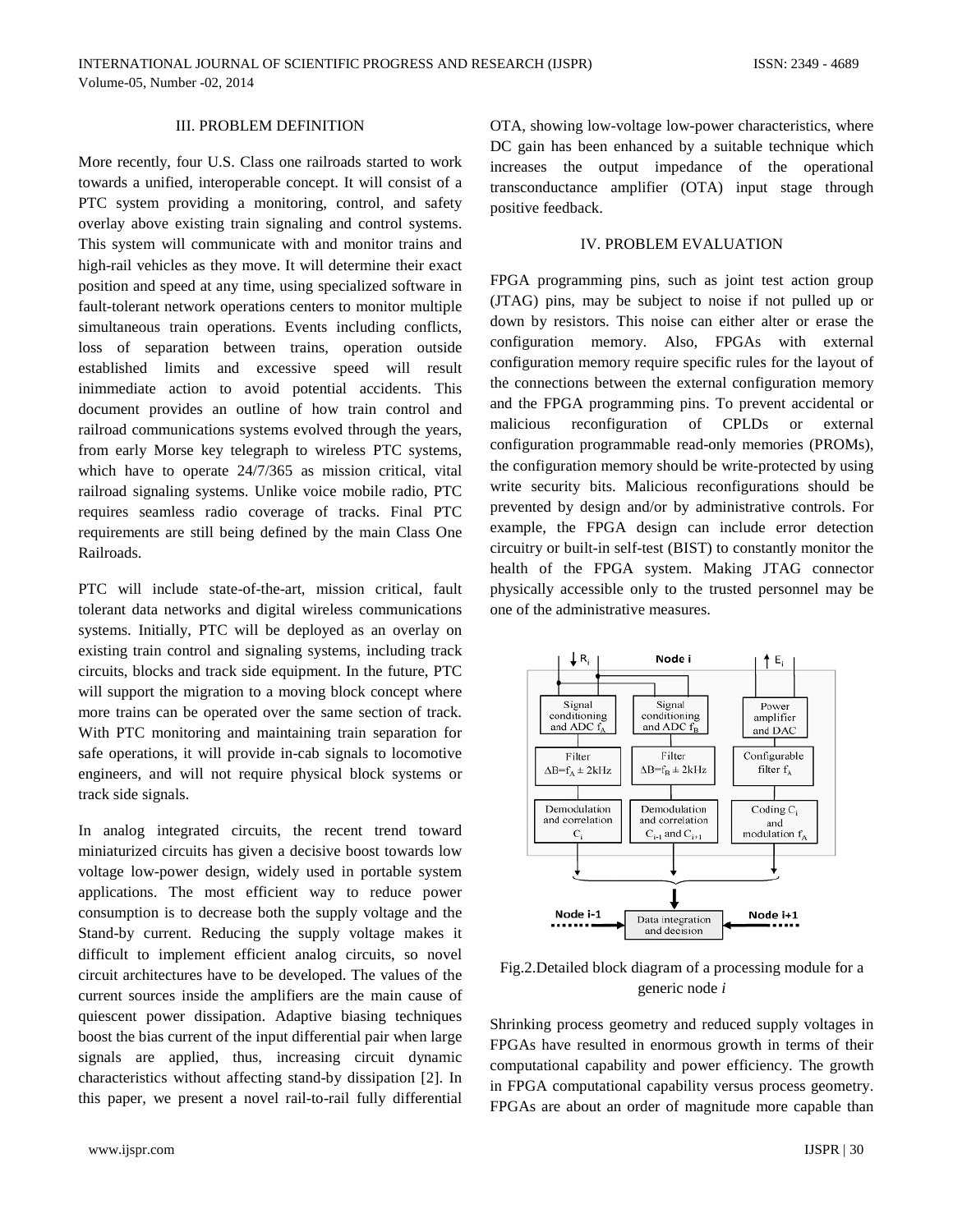programmable processors and an order of magnitude less capable than full custom VLSI. Furthermore, the gap between FPGAs and microprocessors is widening, as FPGA vendors use increased density to increase the number of logic cells, whereas microprocessor developers often use increased density for caches and reducing die size. The growth in the computational capability of FPGAs for DSP applications as a function of time in billions of 16-bit arithmetic operations per second.

## *Rail track circuit:*

The proposal for the track circuit is based on the simultaneous use of frequency-division multiple access and code-division multiple access techniques. Both emitters (Ei) and receivers (Ri) are placed in locations that separate the different track sections to be monitored [3]. Every emitter Ei and receiver Ri is coupled to track using a soft-tuned passive circuit to separate traction current components.

Every emitter Eitransmits through the railway a signal that consists of a binary code ci and binary shift phase-keying (BPSK) modulated by a carrier frequency fA or fB .The selection of carrier frequencies fA and fB is configured in such a way that, if an emitter Ei uses fA , then the next one Ei+1 will use fB , and vice versa. The emission is transmitted in both directions, so it can be detected at any point of the track. The discrimination among different emissions is possible due to the encoding, as well as to the alternative carrier frequencies fA and fB.

Let us define a node i in the railway as a set of an emitter Ei and receiver Ri; then, any pair of consecutive nodes will define a track section. Every node i can work in two different modes (A or B), depending on the frequency used for the trans-mission. For instance, let us suppose that node i is in mode A; then, its transmitting frequency is fA , and their adjacent nodes ( $i - 1$  and  $i + 1$ ) must be fixed to mode B. Regarding the codes, every node i emits its own code ci and searches at the reception stage for the codes coming from the next nodes  $i - 1$  and  $i + 1$  (sent at fB), as well as its own code ci (sent at fA ); this last check is done for safety reasons to verify that node i itself is properly working. On the other hand, if node i were in mode B, emitter i would transmit code ci at a frequency fB , whereas the receiver would search for codes ci−1and ci+1 at fA , and code ci at fB .

The detection of a train in the track circuit will be carried out by analyzing the amplitude of the correlation output in the reception stage. This amplitude can be processed by different alternatives of thresholds.



Fig.3.Experimental setup used for validation

Anyway, the shunt resistance presented by the train becomes an important factor when fixing a threshold for the detection of trains. The correlation outputs obtained at node i for the transmission coming from node  $i + 1$  are shown in Fig. 4 for the following values of the shunting resistance: 0.1, 1, 2, 3, 5, and 10  $Ω$ . The system behavior has been simulated for a 1km-long track circuit, with a train placed at 0.5 km from each node. As can be observed, the presence of a train with a shunting resistance below 5  $\Omega$  is provoked to not receive the transmissions between nodes. For higher resistances, the typical maximum values from the correlation function are not attenuated enough, which implies that the transmissions could be detected by nodes.

The emission and reception system is directly coupled to the track by means of two LC resonant circuits. This coupling requires a low quality factor Q since bandwidth is necessary for encoding transmissions (about 20% over the carrier frequency in the modulation)[4]. Furthermore, this makes possible the coupling of the signal emitted by a node i to the receiver in the same node i. This allows a node i to detect its own transmission and check the correct link from the processing module to the coupling point in the track.

As the coupling is less dependent on the resonance frequency and on the global bandwidth than other systems without encoded signals, it provides more reliability and availability. The proposal requires the detection of all the transmissions to consider the track as free, so any fault in the system implies a safe situation since some transmissions will be lost.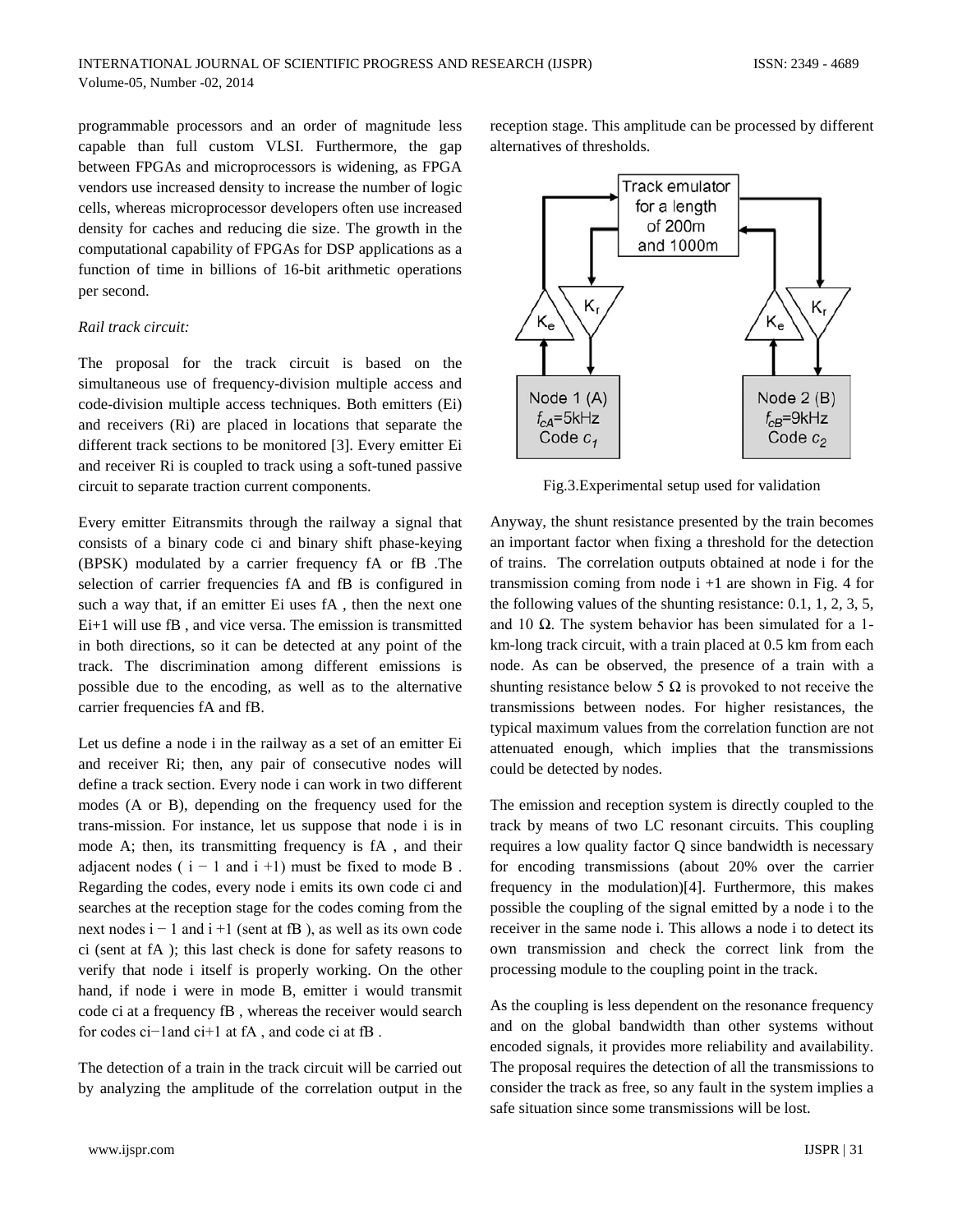Finally, the proposal tries to improve previous track circuits, simplifying the coupling elements by enhancing the signal processing. Only the elements improved by the proposal are considered in the succeeding sections, and therefore, those elements common to any track circuit (overvoltage suppressors, protection against surges and transients, etc.) are not described. The proposed track circuit is oriented to train railways, with 25-kV 50-Hz traction supply, although it could be applied to other cases.

# *Fault tolerant FPGA:*

In recent years the application space of reconfigurable devices has grown to include many platforms with a strong need for fault tolerance. While these systems frequently contain hardware redundancy to allow for continued operation in the presence of operational faults, the need to recover faulty hardware and return it to full functionality quickly and efficiently is great. In

addition to providing functional density, FPGAs provide a level of fault tolerance generally not found in mask-programmable devices by including the capability to reconfigure around operational faults in the field. Incremental CAD techniques are described that allow functional recovery of FPGA design configurations in the presence of single or multiple operational faults. If initial recovery attempts through localized swapping fail, an incremental router based on the widely-used Path Finder maze routing algorithm can be applied remotely in an attempt to form connections between newly-allocated logic and interconnect based on the history of the initial design route. If a fault is discovered on a remote embedded system, fault information can be transferred to a computationally-superior reconfiguration server via a network.



Fig.4. Global block diagram of the hardware implementation inside the FPGA device.

The CLB usually consists of three types of logic modules: D flip-flops, multiplexers and look-up tables (LUTs). Multiplexers and LUTs are typical configurable devices,

while D flip-flops are not really configurable, although their asynchronous control signals (reset, clock) are configurable by means of multiplexers. Our approach detects the faults at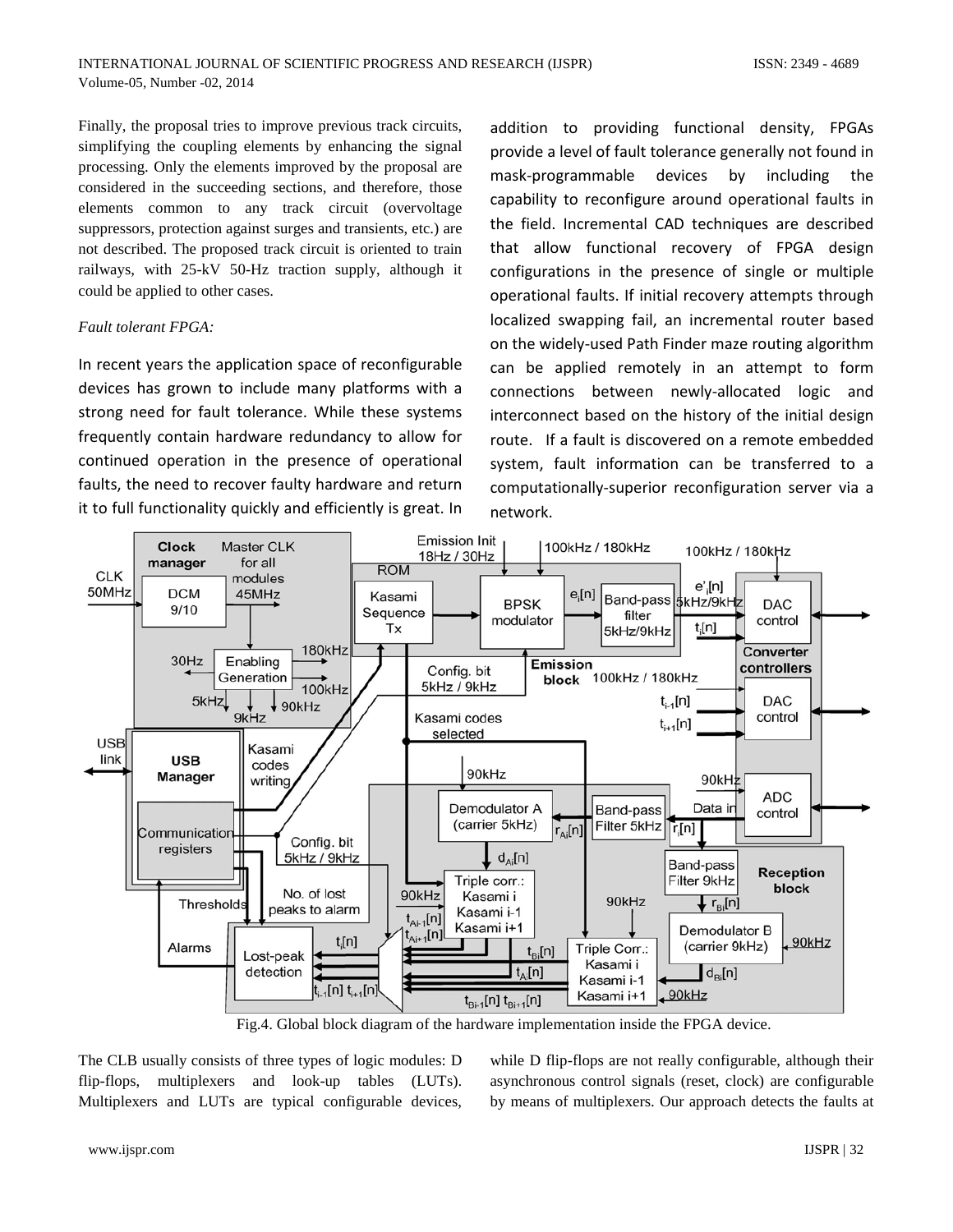the application system level, so it can detect CLB faults or the routing switches and wires faults. However, our fault location algorithm can locate faults only in the CLBs, therefore we presume that the CLBs may be faulty, while the switches and wires are fault-free. For instance, LUT faults are such that any number of the configuration bits could be stuck-at or could have address line faults (functional inputs). In our approach, any number of faulty CLBs can be detected. There are two classes of faults, the first containing faults that are independent and identically distributed (iid), i.e., uniformly distributed faults, where each element fails with independent probability. Secondly, there are non uniform faults (clustering model), which postulate the existence of non-overlapping regions, alternatively known as quadrats or blocks. Fault-detection latency also increases as a result of an off-line approach.

#### *Fuzzy control:*

The purpose of control is to influence the behavior of a system by changing an input or inputs to that system according to a rule or set of rules that model how the systemoperates. The system being controlled may be mechanical, electrical, chemical or any combination of these.

Classic control theory uses a mathematical model to define a relationship that transforms the desired state (requested) and observed state (measured) of the system into an input or inputs that will alter the future state of that system.

reference----->0------->( SYSTEM ) -------+----------> output ^ | | | +--------( MODEL )<----- +feedback

The most common example of a control model is the PID (proportional-integral- derivative) controller. This takes the output of the system and compares it with the desired state of the system.

It adjusts the input value based on the difference between the two values according to the following equation.

$$
output = A.e + B. INT(e)dt + C.de/dt
$$

Where, A, B and C are constants, e is the error term, INT(e)dt is the integral of the error over time and de/dt is the change in the error term.

The major drawback of this system is that it usually assumes that the system being modeled in linear or at least behaves in some fashion that is a monotonic function. As the complexity of the system increases it becomes more difficult to formulate that mathematical model Fuzzy control replaces, in the picture above, the role of the mathematical model and replaces it with another that is build from a number of smaller rules that in general only describe a small section of the whole system. The process of inference binding them together to produce the desired outputs.

Most commercial fuzzy products are rule-based systems that receive current information in the feedback loop from the device as it operates and control the operation of a mechanical or other device. A fuzzy logic system has four blocks as shown in Fig.. Crisp input information from the device is converted into fuzzy values for each input fuzzy set with the fuzzification block [5]. The universe of discourse of the input variables determines the required scaling for correct per-unit operation. The scaling is very important because the fuzzy system can be retrofitted with other devices or ranges of operation by just changing the scaling of the input and output.

The decision-making-logic determines how the fuzzy logic operations are performed (Sup-Min inference), and together with the knowledge base determine the outputs of each fuzzy IF-THEN rules. Those are combined and converted to crispy values with the defuzzification block. The output crisp value can be calculated by the center of gravity or the weighted average. Fuzzy Control Fuzzy control, which directly uses fuzzy rules is the most important application in fuzzy theory



Fig. 5.Block Diagram of Fuzzy logic system

1) Fuzzification (Using membership functions to graphically describe a situation)

2)Rule evaluation (Application of fuzzy rules) 3) Defuzzification consider the following classic situation: the inverted pendulum. Here, the problem is to balance a pole on a mobile platform that can move in only two directions, to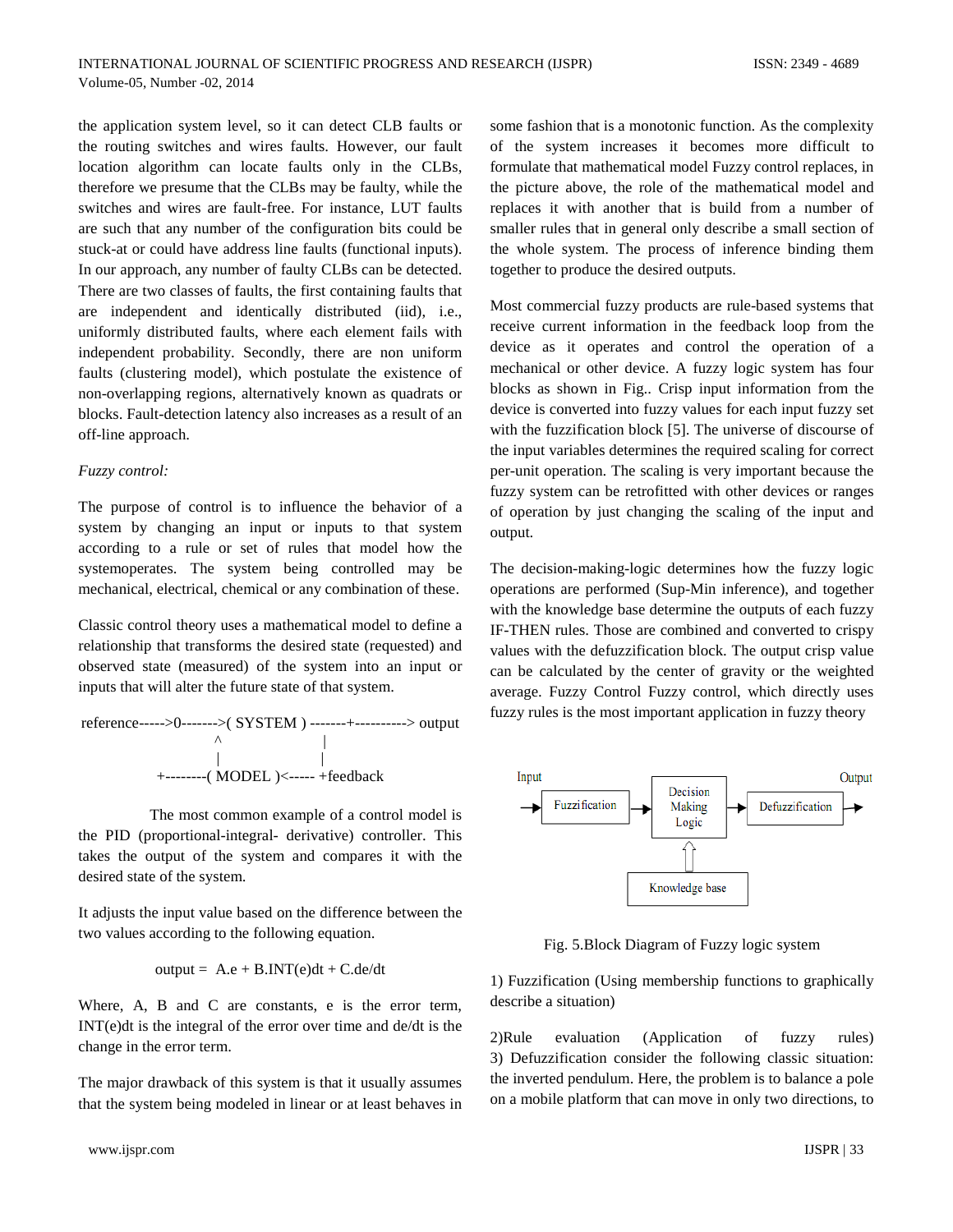the left or to the right. The angle between the platform and the pendulum and the angular velocity of this angle are chosen as the inputs of the system. The speed of the platform is chosen as the corresponding output.

Fuzzy controllers are very simple conceptually. They consist of an input stage, a processing stage, and an output stage. The input stage maps sensor or other inputs, such as switches, thumbwheels, and so on, to the appropriate membership functions and truth values. The processing stage invokes each appropriate rule and generates a result for each, then combines the results of the rules [6]. Finally, the output stage converts the combined result back into a specific control output value.

|    | Retaura Folimation                                                                                                                                                                  | $-$ <b>DD</b> $X$ |
|----|-------------------------------------------------------------------------------------------------------------------------------------------------------------------------------------|-------------------|
| 開開 | <b>Resource Utilization</b>                                                                                                                                                         |                   |
|    | Estimated resources are compared with xa6skv45tcsg324-3.                                                                                                                            |                   |
|    | Confidence Level: High                                                                                                                                                              |                   |
|    | Show More Detais                                                                                                                                                                    |                   |
|    | Ш                                                                                                                                                                                   |                   |
|    | Avaiable:<br>13644                                                                                                                                                                  |                   |
|    | Estimation: @   12 (<1% of available) lowpass_fir                                                                                                                                   |                   |
|    | 10                                                                                                                                                                                  |                   |
|    | Available:<br>190                                                                                                                                                                   |                   |
|    | Estimation: @ 25 (13% of available) lowpass fir                                                                                                                                     |                   |
|    | NOTE: This netlist has no demand for Register, Block Memory, Block Anthrestic, Llock Manager, Gigabit I.O., Memory Controller, PCT Express therefore these recourses are not shown. |                   |
|    |                                                                                                                                                                                     |                   |
|    | n                                                                                                                                                                                   |                   |
|    | ¥                                                                                                                                                                                   |                   |

## Fig. Resource utilization

The most common shape of membership functions is triangular, although trapezoidal and bell curves are also used, but the shape is generally less important than the number of curves and their placement [7]. From three to seven curves are generally appropriate to cover the required range of an input value, or the "[universeofdiscourse](http://en.wikipedia.org/wiki/Universe_of_discourse)" in fuzzy jargon.



Fig. Power Estimation

Speed Grade: -3 (Timing Summary)

Minimum period: 1.415ns (Maximum Frequency: 706.714MHz)

Minimum input arrival time before clock: 3.421ns Maximum output required time after clock: 5.825ns Maximum combinational path delay: No path found



Fig. Correlated Simulation output



Fig .Simulation output